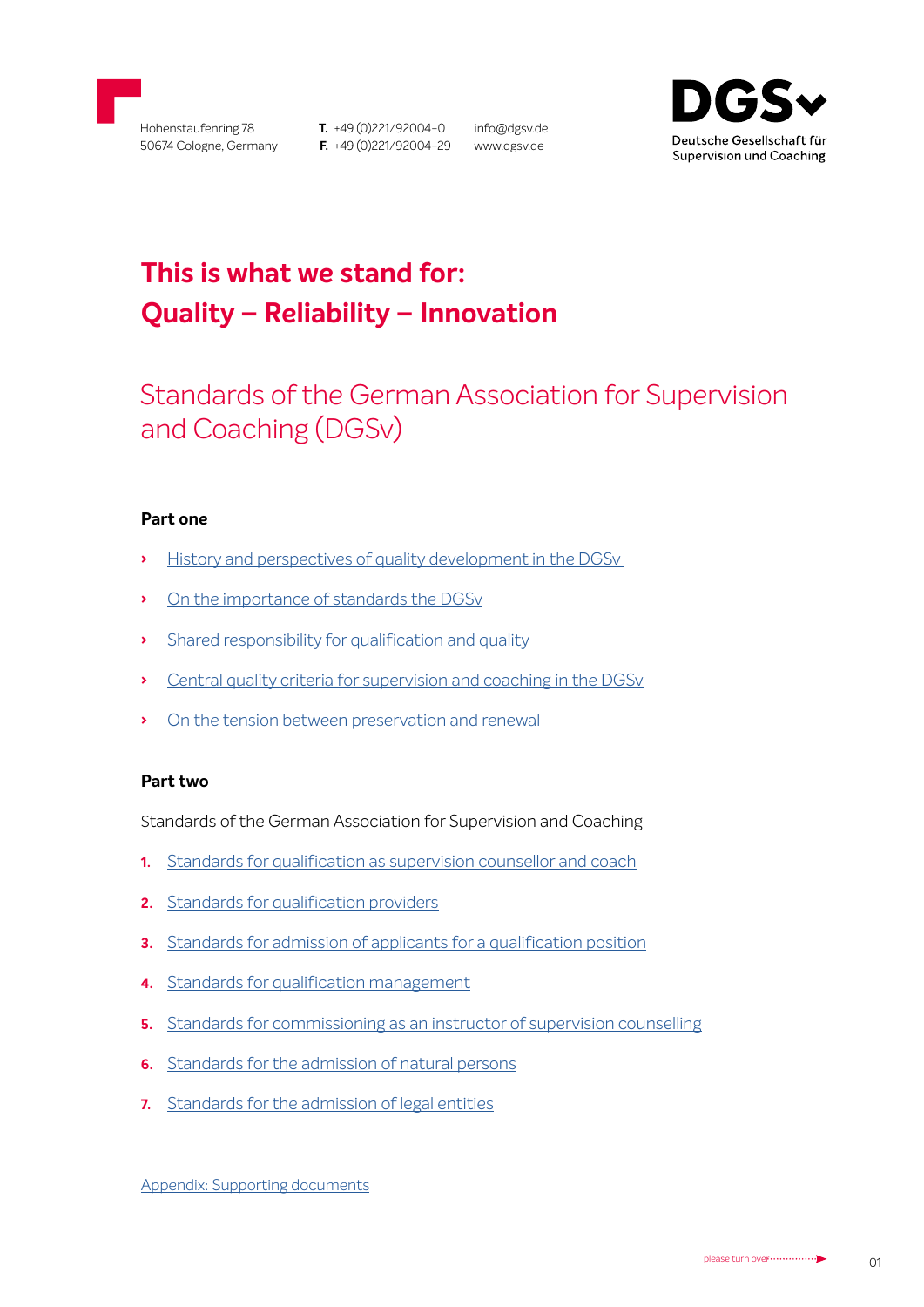<span id="page-1-0"></span>

info@dgsv.de www.dgsv.de



# **Part one**

#### **History and perspectives of quality development in the DGSv**

The present standards of the German Association for Supervision and Coaching (DGSv) stand for quality, reliability and innovation. They are rooted in the conviction that good advice depends on the qualification of the advisors. High-quality qualifications require a reliable framework as well as scope for innovation. The standards thus exist in the field of tension between establishing demanding quality criteria on the one hand and dialogically enhancing the understanding of quality on the other.

The debate over quality within the DGSv has a long tradition; its history goes back to the time before the association was established. By the late 1960s, participants in the 'Conference of Central Training Institutions for Youth Work and Social Work' recognised the importance of agreeing on shared standards for the various training courses in supervision that were offered.

Supervisors from a variety of institutes with different orientations participated in the formation of the Association in 1989. In this respect, from the outset, the admissions and training committees, which were set up in the year the Association was founded, have dealt with heterogeneity and diversity with regard to the question of uniform access criteria.

An important fundamental decision taken in the first years after the association was established was to admit not only social workers as members of the DGSv but, under certain circumstances, persons from other occupations as well. Another decision involved opening membership up to individuals who have not completed formal training in coaching but who nonetheless work as coaches and meet the criteria for membership in the Association based on their professional experience.

The discussion around quality and the articulation of demanding admission criteria have shaped the Association's history right from the beginning. The standards presented here must also be interpreted against this backdrop; they are the result of a multi-year development process.

As part of a strategic positioning, in 2015 the Executive Board [Vorstand] of DGSv formulated the aspiration of serving as a professional association of specialists for excellent coaching. This served to re-emphasise the high quality standards for DGSv-certified continuing education and recognised courses of study.<sup>1</sup> Immediately following the General Meeting in 2015, the 'Excellent Qualification' project was launched. A milestone for this work project was the brochure issued by the Development Commission in October 2017: 'Excellent coaching is based on excellent qualifications'; in the brochure, and based on documents developed up to that point, $^2$  the Development Commission described a 'profile of core advisory competencies in supervision counselling and coaching.' This created an important foundation for further work on the standards of the DGSv.

From 2017 through 2019, two other DGSv bodies were closely involved in further developing the standards: the Conference of Experts for Certification and Recognition, on the one hand, and the Conference of Experts for Membership in the DGSv on the other. Meetings by providers of DGSv-certified or DGSv-approved qualifications had already been involved in the development process since 2016. A hearing held in late 2019 with graduates from 2016 through 2019 offered additional insights.

<sup>1</sup> Courses in further education and training are certified by the DGSv, and courses of study are recognised following accreditation or reaccreditation.

<sup>2</sup> These include documents from the former Certification Committee of the DGSv, the Steering Group of the DGSv 'Further education and training initiative', the German Association for Counseling (DGfB), the National Forum on Career Guidance in Education, Training and Employment (nfb) and 'ECVision. A European System of Comparability and Validation of Supervisory Competences'.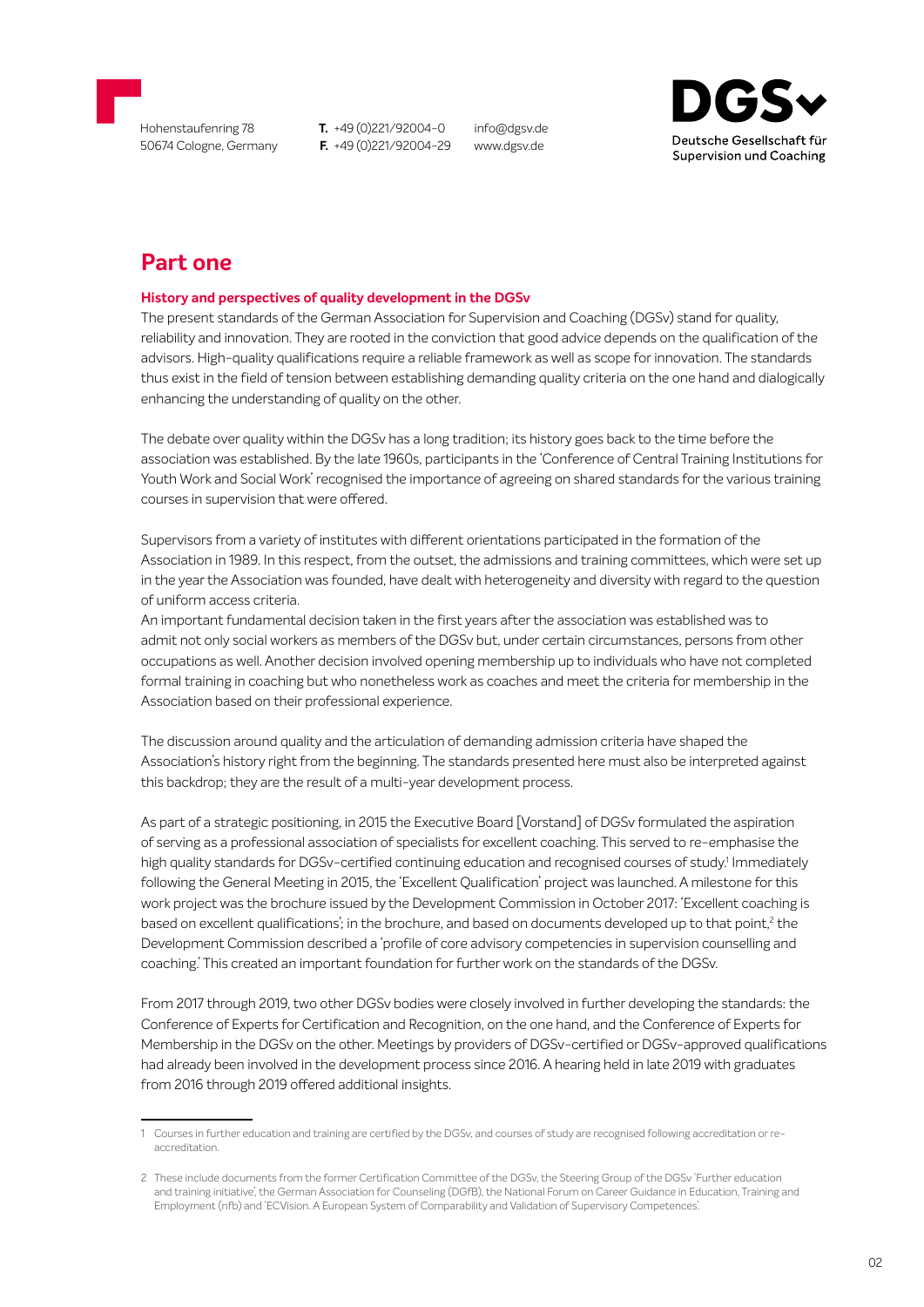<span id="page-2-0"></span>

info@dgsv.de www.dgsv.de



The presentation of these standards marks the conclusion of the 'Excellent Qualification' project. Naturally, the dialogue around the understanding and standards of quality within the DGSv will continue – it is an ongoing mission. Hence, annual meetings of providers of DGSv-certified continuing education and DGSv-recognised courses of study will continue to be held; conferences of experts will continue their work with the standards and participate in their further development; and hearings with participants in qualification measures will continue to take place.

#### **On the importance of standards the DGSv**

The standards of the German Association for Supervision und Coaching are meant to be understood as a common quality framework of the association and its members. As a framework, the standards simultaneously open up and limit the creative possibilities and leeway involved.

The standards make central statements about the Association's understanding of quality, thus documenting its commitment to quality. Their interpretation and concrete application exist in the context of the association's quality development and quality assurance and relate to the discourse that surrounds the professionalisation of coaching.

From a standardization point of view, the standards also have a normative function: They help specify requirements and conditions in terms of the 'prescription' and articulation of 'regulations'. At the same time, their mission is to acknowledge the heterogeneity, diversity and variety within the association through 'pooling' and bundling. The aim is neither arbitrariness not a 'one size fits all' approach but rather to establishment a foundation for comparability around an articulated level of aspiration within a flexible framework. Regulation is not an end in itself. Instead, it promotes transparency and reliability in an effort ensure that quality standards are not just set but are also observed.

The standards presented below offer concrete figures at various points and make clear statements in this respect; their scope and importance, however, extend beyond factors that are quantifiable or measurable. Beyond measurable variables, great importance attaches to the aspect of the coaching approach involved. There is no adequate way to quantify the quality of the contours of a supervisory relationship, or of process control, for instance. Hence, the standards must be read as neither unilaterally quantitative nor exclusively qualitative. Instead, they exist in the field of tension between the two.

With this understanding in mind, the standards serve particularly

- **›** to establish coaching quality by encouraging well-grounded qualification for supervision counsellors and coaches,
- **›** to ensure quality in supervision counselling and coaching and in the development of the profession,
- **›** to develop and implement of well-thought-out, high-quality curricula,
- **›** to ensure the selection of suitable applicants for a qualification,
- **›** to provide qualification for coaches who meet client and market requirements,
- **›** to provide information and transparency for those interested in qualification, potential clients, fellow associations in the field and the interested public; and
- **›** to establish market equity by creating grounds for comparing providers of qualification.

#### **Shared responsibility for qualification and quality**

**›** The present standards and the sets of rules associated with them form the basis for quality development and assurance within the DGSv. Living up to the quality promise for which the DGSv seal of quality stands is the shared responsibility of a variety of stakeholders working, through dialogue and in a spirit of partnership, to ensure compliance with and implementation of the standards.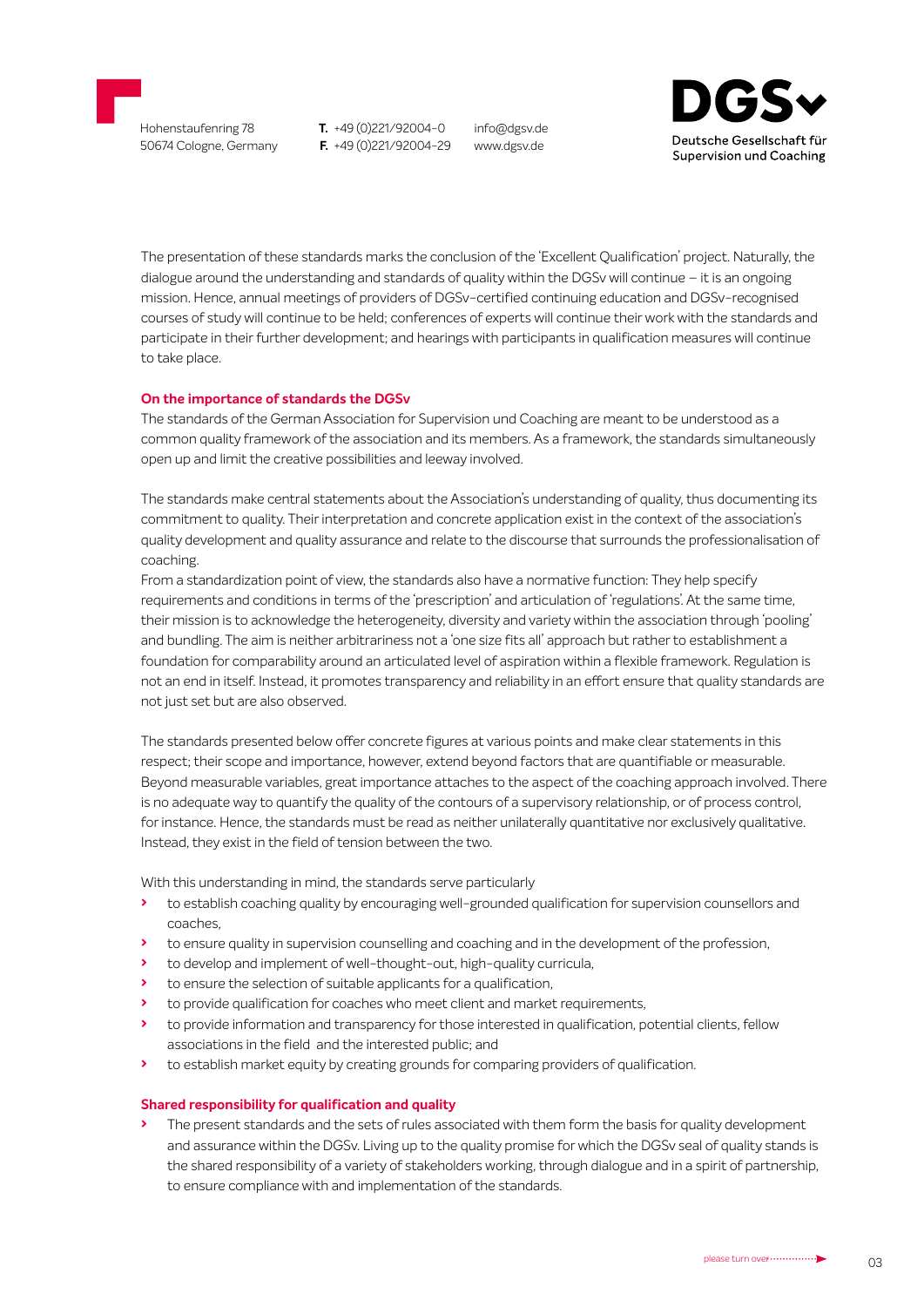<span id="page-3-0"></span>Hohenstaufenring 78 50674 Cologne, Germany **T.** +49 (0)221/92004-0 **F.** +49 (0)221/92004-29

info@dgsv.de www.dgsv.de



- **›** The Executive Board, the management and the administrative offices act as trustees of these shared interests in quality.
- **›** Applications are reviewed in detail by the conferences of experts.
- **›** Networks of providers of qualifications ensure professional dialogue and collegial oversight.
- **›** Compliance with the DGSv standards is a mission particularly for entities that offer qualifications as supervision counsellor and coach and wish to have them certified or recognised by the DGSv, or that already have a DGSv-certified or -recognised qualification.
- **›** When considering appointments of experts who will play a decisive role in certification and recognition as well as in individual admission procedures, the DGSv Executive Board bases its decisions on a written skills profile that lays out professional, social and personal skills that serve as guiding criteria for appointment as an expert.

#### **Central quality criteria for supervision and coaching in the DGSv**

Clients of the work-, career- and role-related coaching offered by DGSv members can expect a high standard of professionalism. This quality promise includes

- **›** binding compliance with DGSv's ethical guidelines;
- **›** diligent mandate clarification and diagnostics, extending to the organisational dimension as well,
- **›** development of a suitable setting, taking the dimensions of person role, position, task organisation client system and stakeholder groups into account,
- **›** elaboration of a triangular contract between coach, client and supervisees or coachees,
- **›** 'triadic competence', i.e. establishing and maintaining a professional coaching relationship by the coach in the triangular constellation of coach – supervisees or coachees – organisational stakeholders throughout the entire coaching process,
- **›** awareness of constantly evolving and changing processes and structures in the complex fabric of work relationships; and
- **›** linking the capacity to reflect with expertise and the capacity to act.

#### **On the tension between preservation and renewal**

Quality development and quality assurance fundamentally involve a twofold task: Establishing, preserving and maintaining proven practices and approaches, on the one hand, and updating, reviewing and renewing them on the other. Whereas the former ensures continuity in terms of the conservation of momentum, the latter encourages the creative impulse of innovation.

As a quality framework, the standards must also measure up to this twofold challenge: They guarantee reliability by making binding statements about the material professional, conceptual, curricular and formal prerequisites that DGSv-certified or -recognised qualification as a supervision counsellor and coach must meet. At the same time, they permit innovation by leaving scope for alternatives to the specifications as stated. To succeed, alternatives such as these must be conceptually embedded in the qualification. They must be described transparently and permit the kinds of innovation that will improve future quality.

The standards therefore mark a boundary and an opening at the same time. Prescriptions and specifications are predicated on further elaboration; preservation and renewal are both an important part of this effort. Maintaining this tension is a part of the basic understanding of the standards presented here.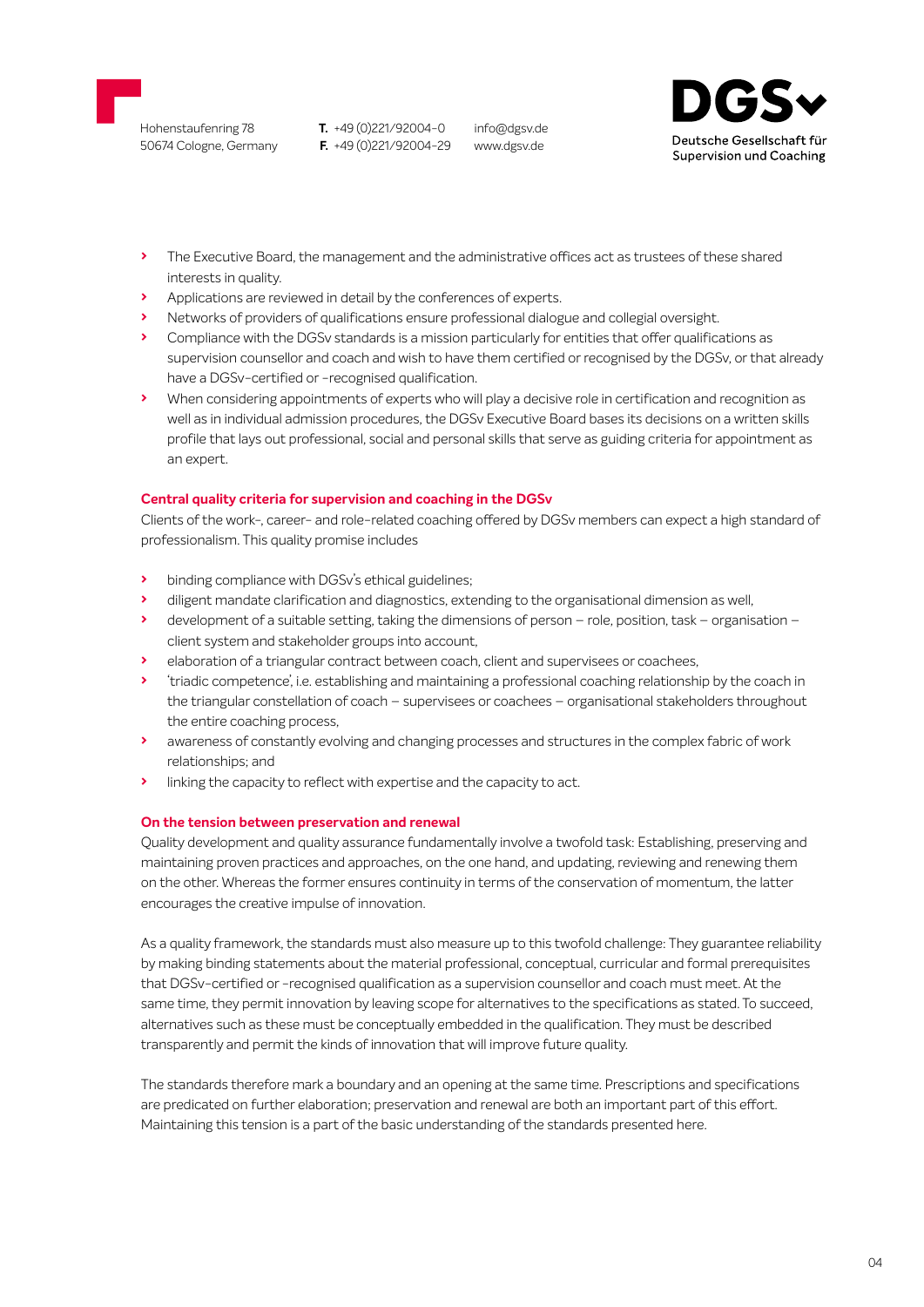<span id="page-4-0"></span>

50674 Cologne, Germany

**T.** +49 (0)221/92004-0 **F.** +49 (0)221/92004-29

info@dgsv.de www.dgsv.de



# **Part two**

#### **Standards of the German Association for Supervision and Coaching**

#### **At a glance**

The following standards describe the minimum substantive and formal requirements to which DGSv-certified or -recognised qualification as a supervision counsellor and coach must measure up. These requirements initially concern the concept and curriculum of the qualification itself; standards that qualification providers must meet are identified as well, together with requirements that applicants for a qualification position must meet. The requirements for overseeing the qualification are laid out as well, along with the requirements involved in commissioning the supervision instructor. Ultimately, the standards describe the requirements for admission of natural persons and legal entities as members of the association. An Appendix provides information on the additional documents that must be submitted for the certification or recognition of a qualification.

The standards of the DGSv are supplemented by additional sets of rules that describe in greater detail the rules that govern implementation of the individual procedures: the Certification Rules, the Recognition Rules and the Admission Rules. The Certification and Recognition Rules describe the nuanced procedures involved in certifying courses in further education and training and the procedures for recognition of courses of study; the Admission Rules set forth the different admission procedures for natural persons and legal entities.

#### **1 Standards for qualification as supervision counsellor and coach**

A provider seeking DGSv certification or recognition of the qualification it offers prepares a written application and submits it, together with substantiating documents, to the administrative offices of the DGSv. These standards, together with the Appendix, provide a detailed description of the documents involved and the topics on which the application materials should provide information.

In the documents accompanying the application, the qualification provider lays out its view of coaching, explains its understanding of education and makes statements about the core curriculum of the qualification offered.

The following section describes the main technical, conceptual and curricular prerequisites indispensable to DGSv-certified or -recognised qualification as a supervision counsellor and coach.

#### **1.1 Working world and organisation as frame of reference**

The application documents will reference

- **›** the ways in which supervision counselling and coaching evolve along with changes in the world of work itself,
- **›** the ways in which the theoretical grasp of coaching accommodates changes in the working world and the associated increase in complexity,
- **›** the ways in which the aims, content and methods of further education and training and courses of study for supervision counsellors and coaches take these factors into account,
- **›** how the skills profile and curriculum targeted by the qualification are oriented around these change processes.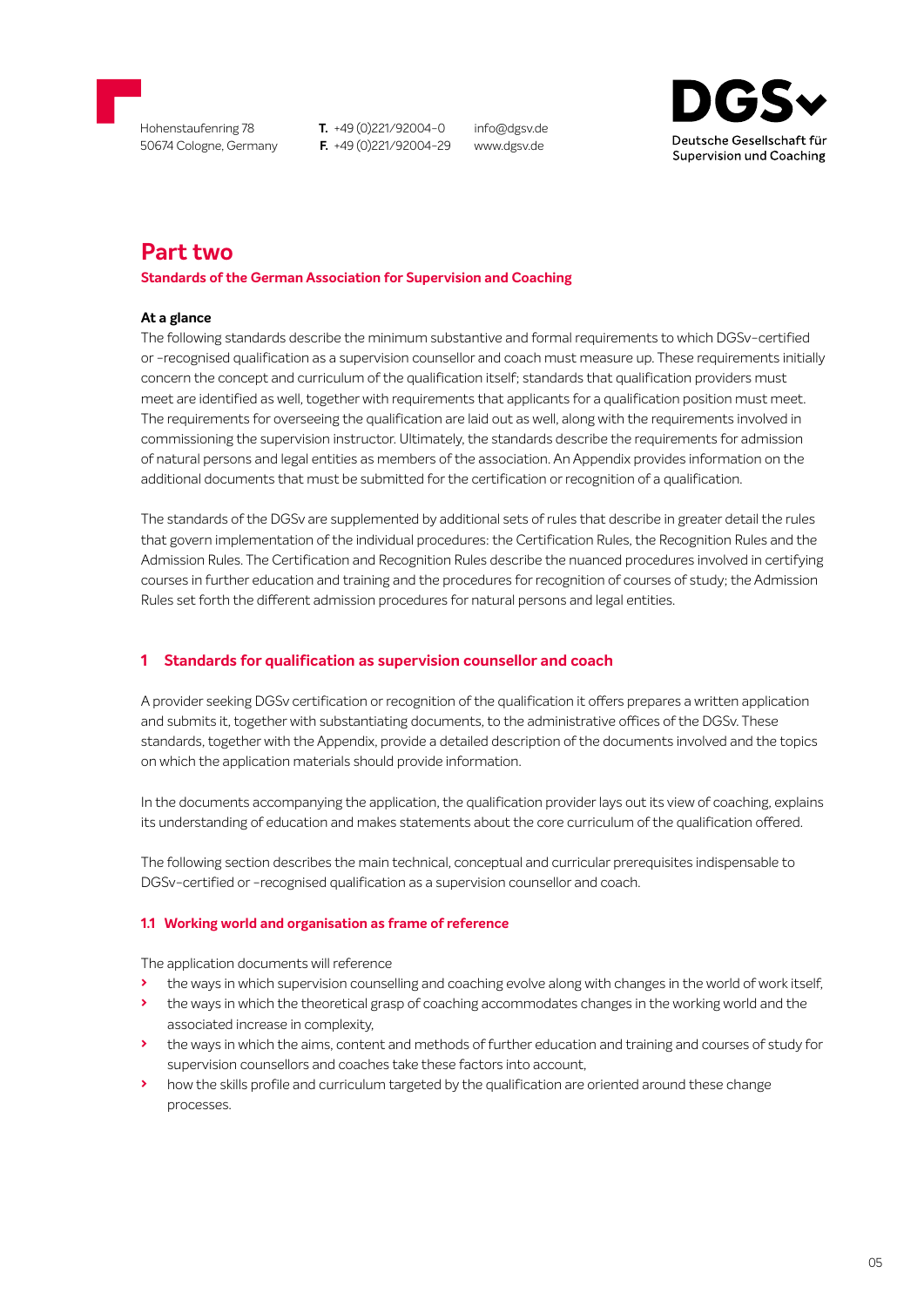

info@dgsv.de www.dgsv.de



The organisational frame of reference requires

- **›** knowledge of a variety of organisation-theoretical approaches and models,
- **›** knowledge of the special requirements for leadership roles in organisations and
- **›** knowledge of the ways in which organisational culture affects the individual areas of an organisation.

The application documents will reference these factors as well.

#### **1.2 Understanding of coaching**

The application documents explain the provider's approach to coaching, referencing the various formats and settings of work- and role-based coaching. In this respect,

- **›** the focus is on preserving, (further) developing and restoring of supervisees' and coachees' capacity to act relative to their roles, positions and missions within their teams and organisations,
- **›** consideration is given to professionalised work, i.e. topics in the coaching of professionals, topics in selforganised work as a modern type of work, as well as topics around leadership,
- **›** scientific findings are considered on a case-specific and process-related basis, and
- **›** there is reflection on the profession of supervision counsellor and coach.

#### **1.3 Understanding of education**

The application documents should demonstrate that, with its educational offer, the provider

- **›** provides a learning framework that is skills-oriented and allows participants in the qualification an opportunity to cultivate a professional demeanour,
- **›** is developing a curriculum that takes this into account, and
- **›** ensures that its qualification offer relates to needs for work- and role-related coaching, so that those completing the education and training in question will have an opportunity to position themselves in the coaching market.

#### **1.4 Core curriculum**

The documents accompanying the application will refer back to skills development and the formation of a professional demeanour.

#### **Skills development**

With regard to skills development, the content of the qualification must be aligned with and, in curricular terms, organised around the following three dimensions:

- **›** further development of the capacity to reflect
- **›** further development of the capacity for action
- **›** broadening of knowledge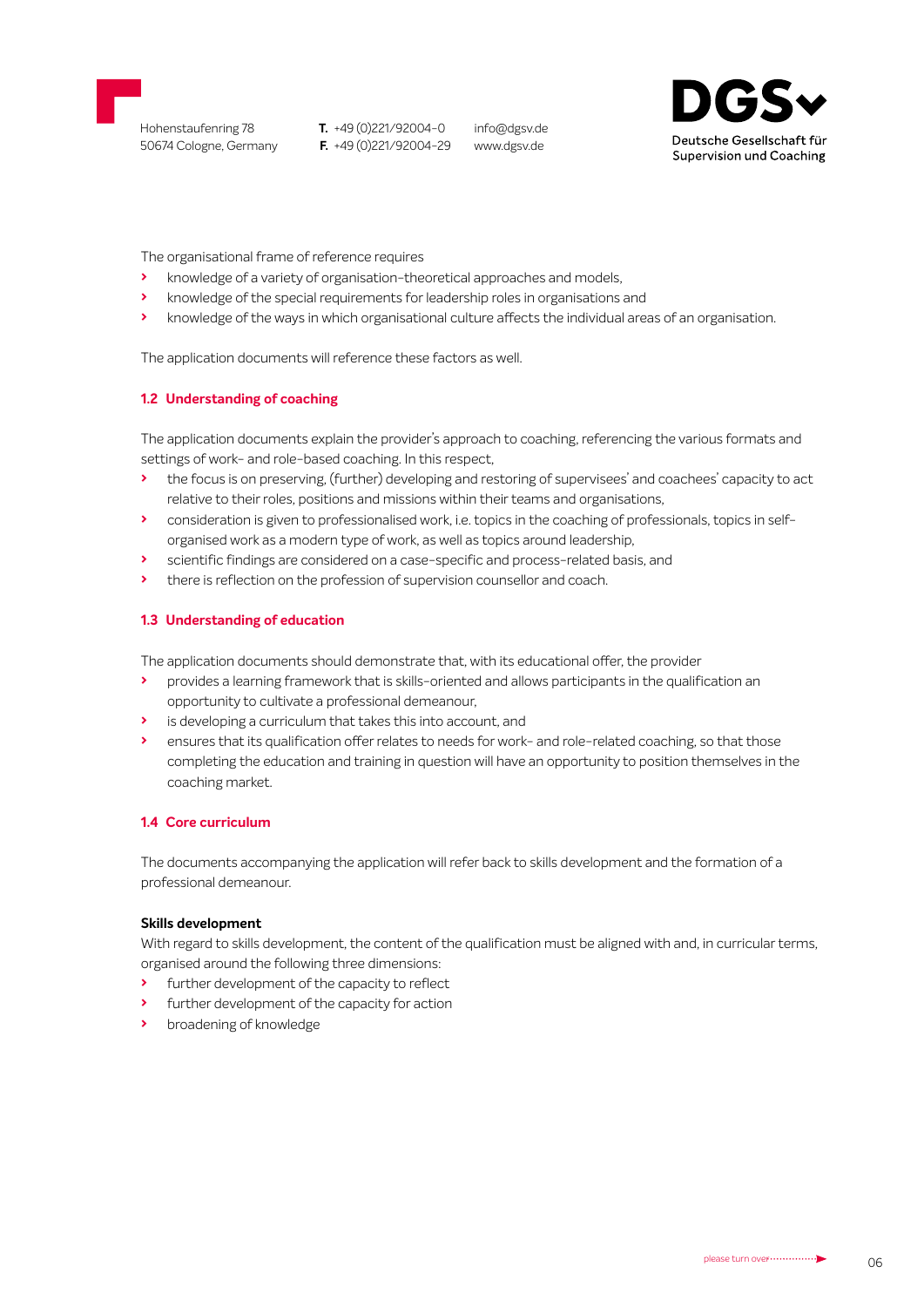



Within the framework of qualification in supervision counselling and coaching, the aim of skills development is for those completing the qualification to address matters in coaching in a situationally appropriate manner that reflects the complexity of the issues involved.

The curriculum will be developed in such a way that the development of personal, professional and social skills is taken into account in equal measure:

'Personal skills' involve an awareness of one's own development opportunities. 'Professional skills' drive a design of coaching settings and overseeing coaching processes within organisations. 'Social skills' permit a role- and situation-appropriate demeanour and action in terms of communication and interaction in the coaching context.

#### **Training in demeanour**

The aim of a qualification as a supervision counsellor or coach is, among other things, to form a professional demeanour, i.e. to develop and acquire patterns of perception, thought and action that help facilitate competent and spontaneous coping with the everyday practice of coaching and supervision counselling.

Crises associated with skills development offer one approach to establishing this professional demeanour. When addressing these crises, existing patterns are confronted with new challenges; these patterns must be reviewed and, if need be, modified and expanded when shaping the new role. The curriculum should make specific statements

- **›** about creating a learning framework that involves the generation of controlled crises during the course of the qualification,
- **›** on the existence of formats for crisis management and
- **›** for continuous assistance by those in charge of the qualification.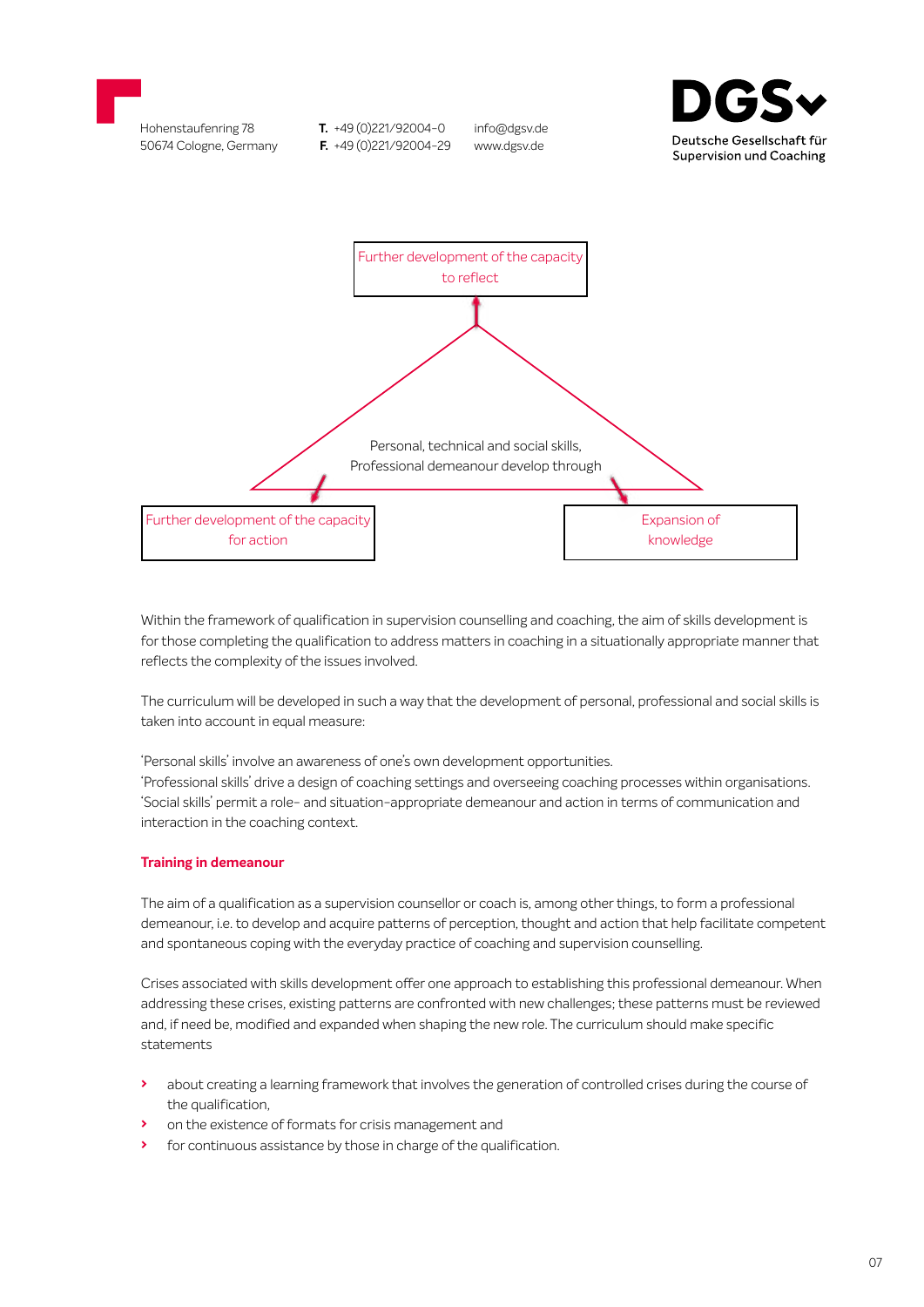

info@dgsv.de www.dgsv.de



#### **1.5 Concept for the supervision of learning and instruction**

The supervision of learning and instruction is an essential component of qualification as a supervision counsellor and coach. With this in mind, the application documents must contain statements

- **›** about the applicant's understanding of supervision of learning and instruction and their design,
- **›** about the coherence between the concept of supervision of learning and instruction, on the one hand, and the overall concept of qualification on the other,
- **›** on assuring the independence of supervisors of instruction, on the one hand, and their structural links to the provider of the qualification on the other,
- **›** on the structural position of supervisors of instruction relative to the provider of qualification on the one hand and to the participants on the other,
- **›** about quality assurance in the supervision of instruction, and
- **›** on ensuring compliance with the formal requirements of the DGSv.

#### **1.6 Quality assurance**

It is also necessary to make statements about ensuring compliance with the standards

- **›** for qualification as supervision counsellor and coach
- **›** for qualification providers
- **›** for admission of applicants for a qualification position
- **›** for qualification management
- **›** for commissioning as an instructor of supervision counselling
- **›** as well as for the evaluation and further development of qualifications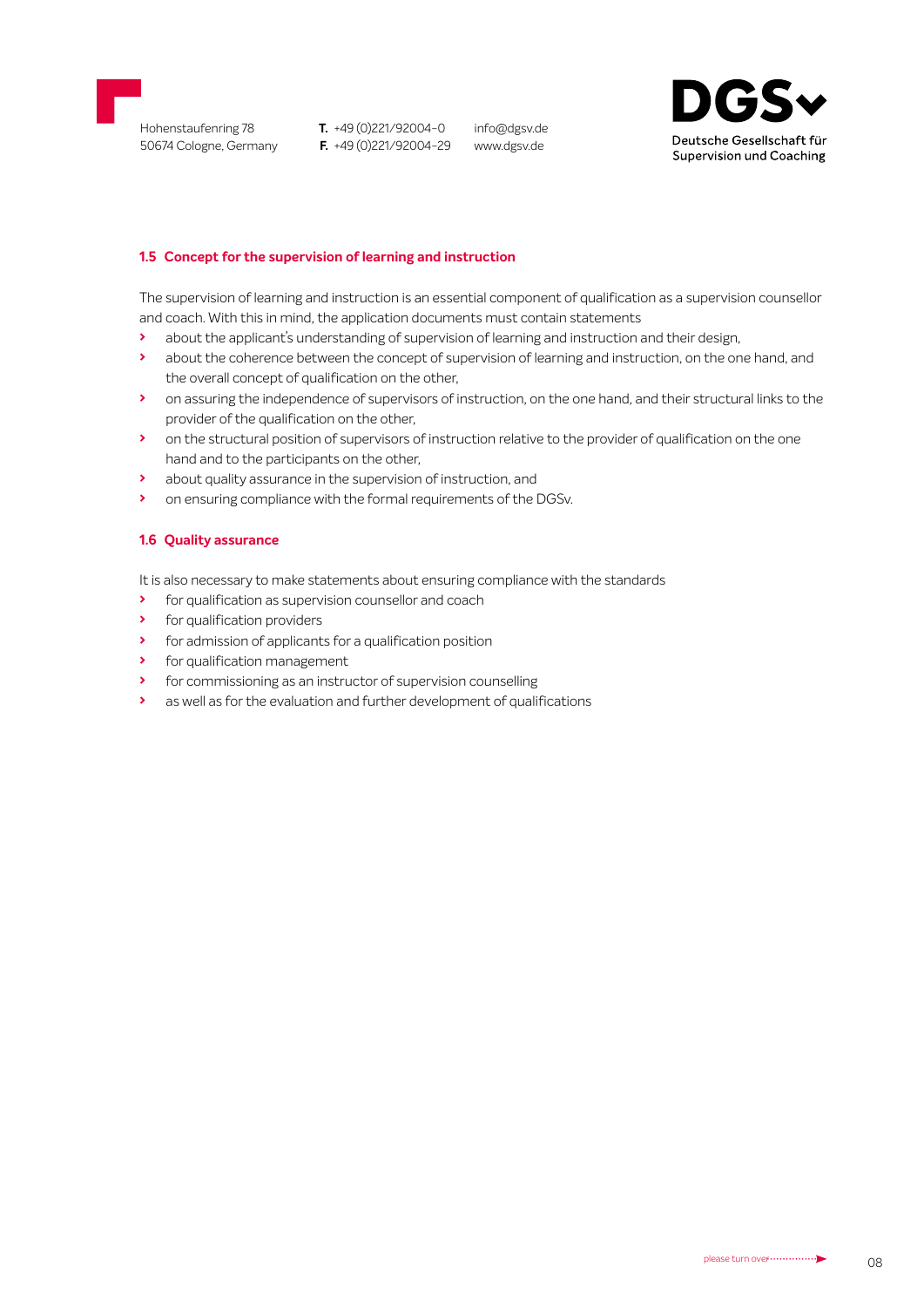<span id="page-8-0"></span>

info@dgsv.de www.dgsv.de



# **2 Standards for qualification providers**

What follows is a presentation of the necessary structural and procedural design aspects of a qualification and the organisational framework conditions that a provider must ensure.

In its application documents, the provider will present

- **›** the conceptual basis and measures it enlists in designing the development of its own organisation,
- **›** the means with which it ensures professional and proper management and supervision of the processes of instruction and learning for which it is responsible,
- **›** a description of how it designs the business processes necessary for the proper operation of a qualification.

Responsibility for compliance with the standards and for furnishing appropriate proof rests with the respective universities or providers of continuing education and training. As part of the certification or recognition process, the DGSv checks to see whether the conditions are met.

#### **2.1 Structure, quality assurance and participation in professional discourse**

In the application documents, the provider of a qualification must provide concrete statements about its own organisational structure, quality assurance and participation in the professional discourse, in accordance with the quality standards as set forth here. Specifically, the documents should contain statements about the following aspects:

- **›** Legal form, organisational and business objectives
- **›** Application, to the qualification provider itself, of the values and standards to be imparted, inter alia with regard to institutional communication
- **›** (Further) development and retention of the ability to learn relative to the structures and processes of one's own organisation
- **›** Participation in professional development
- **›** Evaluation of the continuing-education and training offer and/or the course of study

#### **2.2 Communication with instructors and participants**

The application documents should also contain information about the following aspects:

- **›** Announcement of the qualification in print and online media
- **›** Handling of the admissions procedure (review of admissions requirements)
- **›** Contract design between providers, instructors and participants
- **›** The manner in which responsibilities and avenues of influence are determined for the various roles involved in completing the qualification
- **›** Cooperation amongst stakeholders (providers, managers of further training and/or study, instructors, instruction supervisors) to ensure that
	- **›** the curriculum is implemented,
	- **›** a framework for freedom and obligations at the same time is ensured,
	- **›** any existing or emerging conflicts can be addressed,
	- **›** transparency and confidentiality are organised with the interests of course participants and students involved.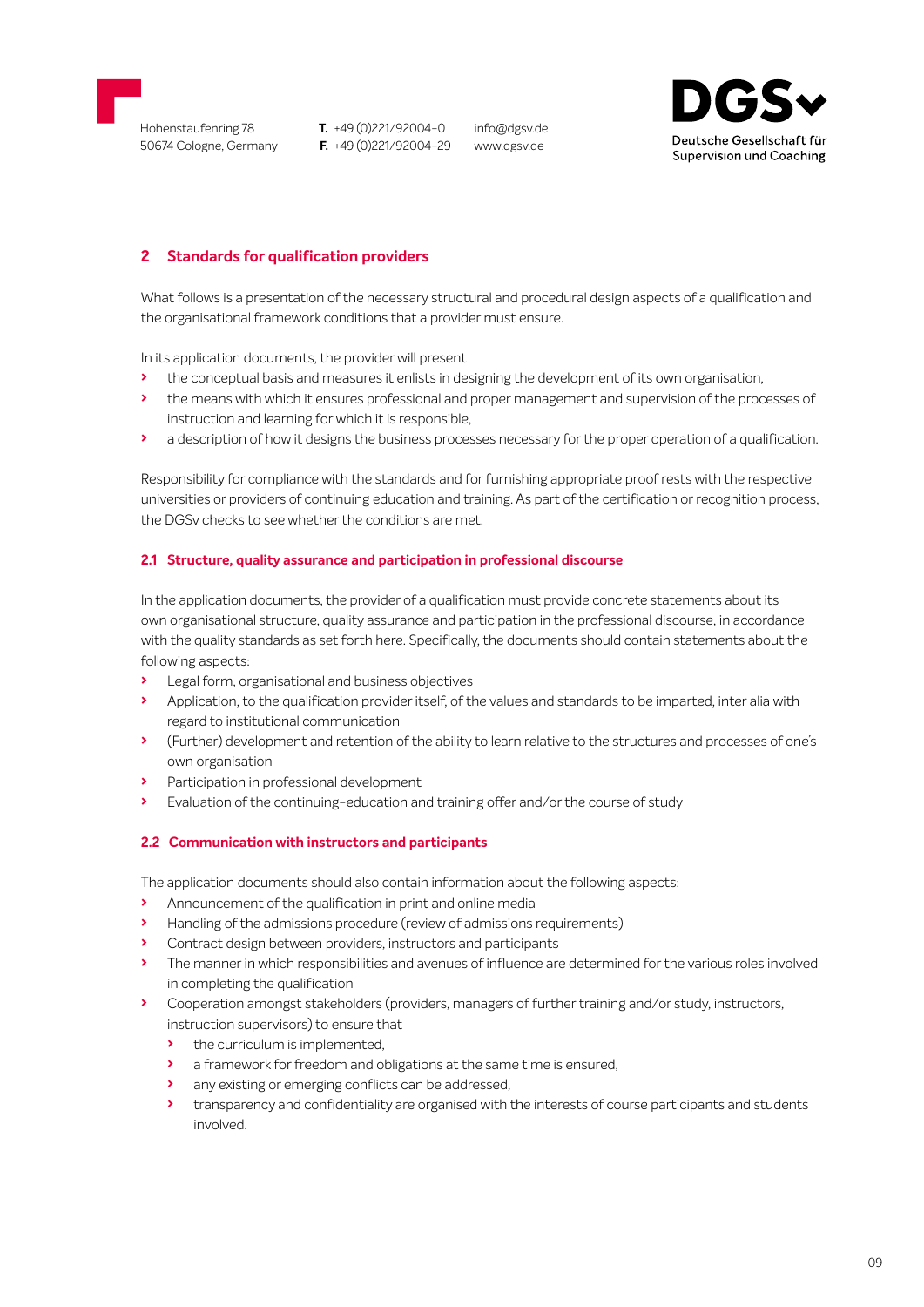

info@dgsv.de www.dgsv.de



#### **2.3 Structural framework and scope**

The following conditions must demonstrably be met:

- **›** The curriculum for a qualification comprises at least 640 time units (where 1 time unit corresponds to 45 minutes),
- **›** at least 500 time units of which must be in the presence of instructors,
- **›** at least 50 time units of which must be completed in the presence of an instruction supervisor in different settings (individually and in the group); and
- **›** at least 90 time units of own practical activity (supervised learning supervision in different settings: individual, team or group supervision) continuously monitored by instruction supervision staff.
- **›** Times of self-study or other forms of self-organised learning cannot be taken into account in the time budgets mentioned.
- **›** Individuals working in continuing education or the management of study may not act as instruction supervisors.
- **›** The qualification is completed with a thesis.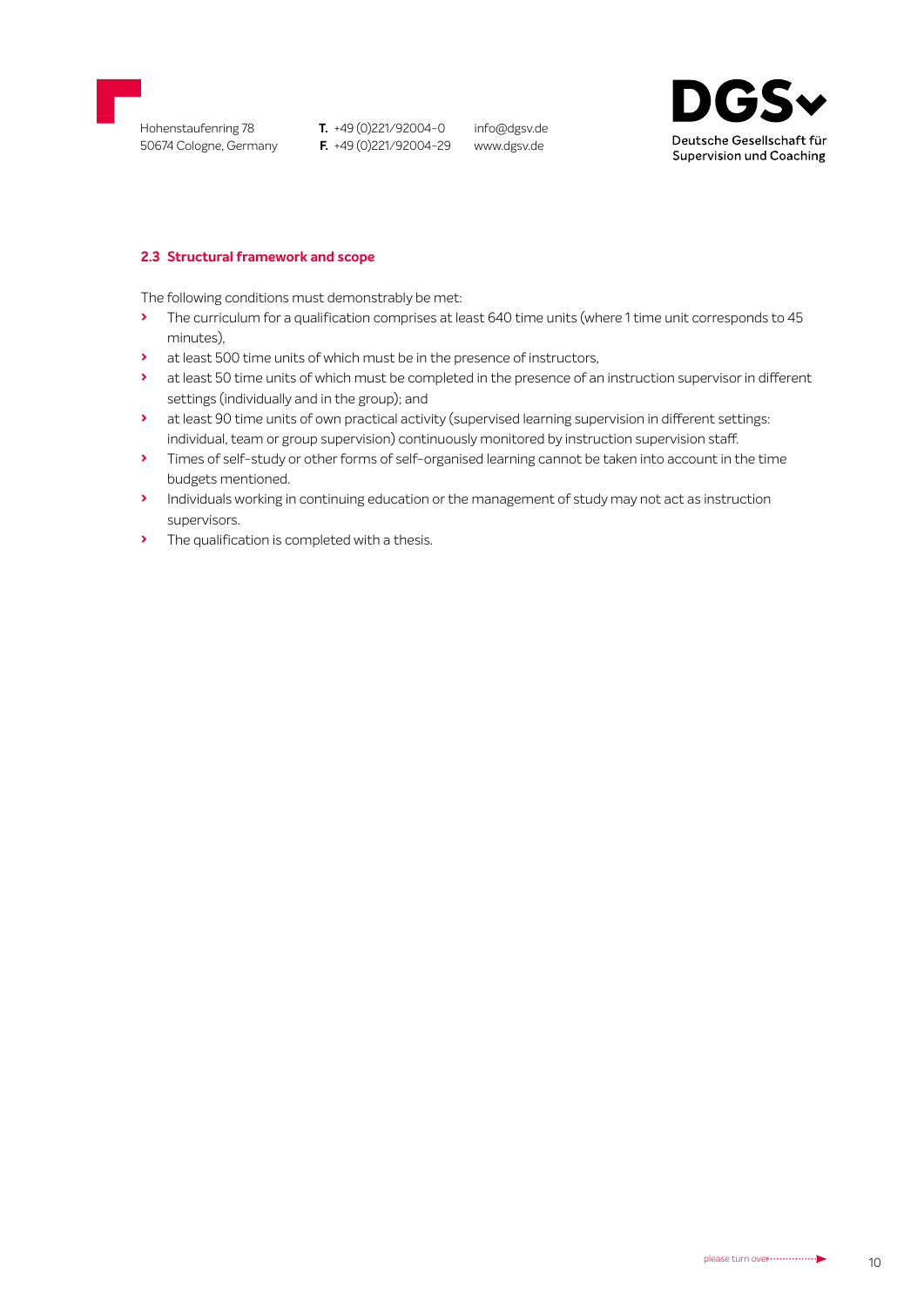<span id="page-10-0"></span>

Hohenstaufenring 78 50674 Cologne, Germany **T.** +49 (0)221/92004-0 **F.** +49 (0)221/92004-29

info@dgsv.de www.dgsv.de



## **3 Standards for admission of applicants for a qualification position**

The prerequisites that applicants for a qualification must fulfil form another important pillar of quality assurance of the qualification as a supervision counsellor and coach. These are outlined below.

Meeting the standards for applicants for a qualification position in a DGSv-certified programme of advanced education and training, or a DGSv-approved course of study, ensures that the learning group will be carefully assembled. On the other hand, it ensures a rigorous entry level where applicants can use the instructional and learning arrangements to develop their own skills.

Review of applicants' entry requirements involves the following aspects in particular:

- **›** academic qualification
- **›** career experience
- **›** basic coaching skills

#### **3.1 Regular entry requirements**

Before beginning the qualification, applicants should meet the following requirements at a minimum:

- **›** Completed university-level degree, at least a Bachelor's degree or a degree from a university of applied sciences
- **›** At least three years of career experience
- **›** In-service training or further education and training addressing the areas of tension between person role – organisation – client system and the dynamics of interaction and conflict that develop within these.
- **›** Any continuing education and training prior to qualification as a supervision counsellor and coach must total to at least 300 time units. Of these, at least 100 time units must have been completed as part of a longerterm programme of continuing education or training with a coherent curriculum in which learning occurred in a continuous learning group.
- **›** By way of exception, of the 300 time units of in-service training or further education and training, a maximum of 50 time units can be made up during an ongoing qualification as a supervision counsellor and coach in consultation with those in charge of the continuing education or course of study.
- **›** The time units completed within the scope of a programme towards the Master's degree and corresponding to the substantive orientation laid out above can be credited towards the maximum of 150 time units required for admission. The remaining 150 units must be demonstrated in other, longer-term courses of continuing education or training with a continuous learning process in a group (at least 50 units of time per course of advanced training).
- **›** Experience with reflective coaching formats and processes in the person role organisation client system field of tension: Experience of a total of 50 time units, completed in at least two different settings (individual, group or team consulting) must be demonstrated. An eligible coaching process should comprise at least five sessions and should ordinarily be completed before the start of qualification.
- **›** At least 10 of the total of 50 time units must have been completed by DGSv-, bso- or ÖVS-approved supervision counsellors or coaches who are also members of the respective professional association during the coaching process.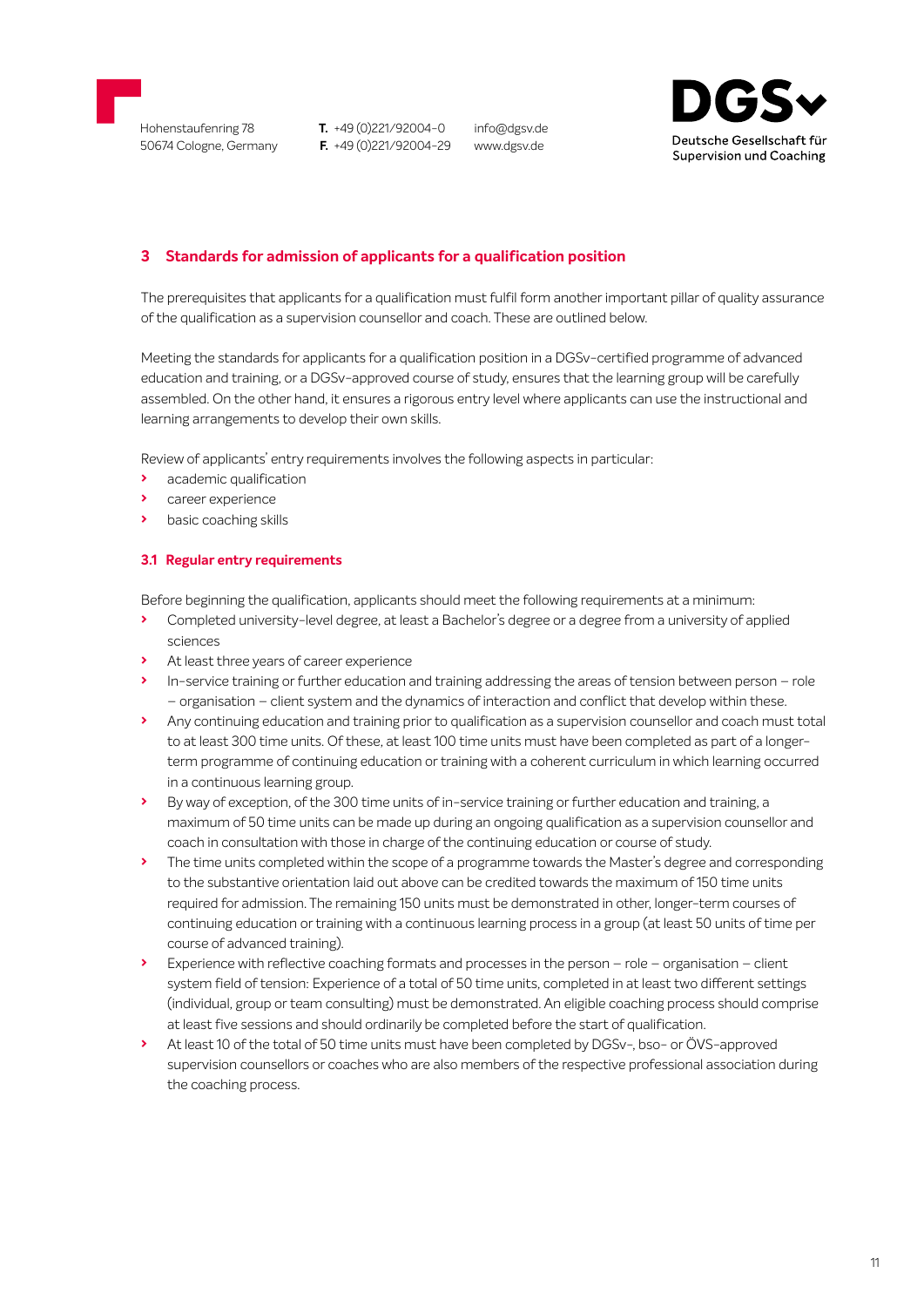

info@dgsv.de www.dgsv.de



#### **3.2 Alternative avenues of access**

For applicants who do not meet individual ones of the conditions mentioned under 3.1, access can be provided if the professional, personal and social skills warrant an expectation of successful completion of a qualification, and if the missing parts are adequately and justifiably offset.

A maximum of 20% of course or programme participants can be admitted via such alternative forms of access.

If there are to be alternative means of access to its courses, the provider of a qualification submits a description of the procedure involved along with its application for certification or recognition.

When registering participants before the course starts, the provider provides information on the facts on which the expectation of successful completion of the qualification by the applicant is based in this individual case. This justification references the model of skills development and professional demeanour in the standards of the DGSv, combining the three dimensions of further development of reflectivity, the capacity to act and the broadening of knowledge.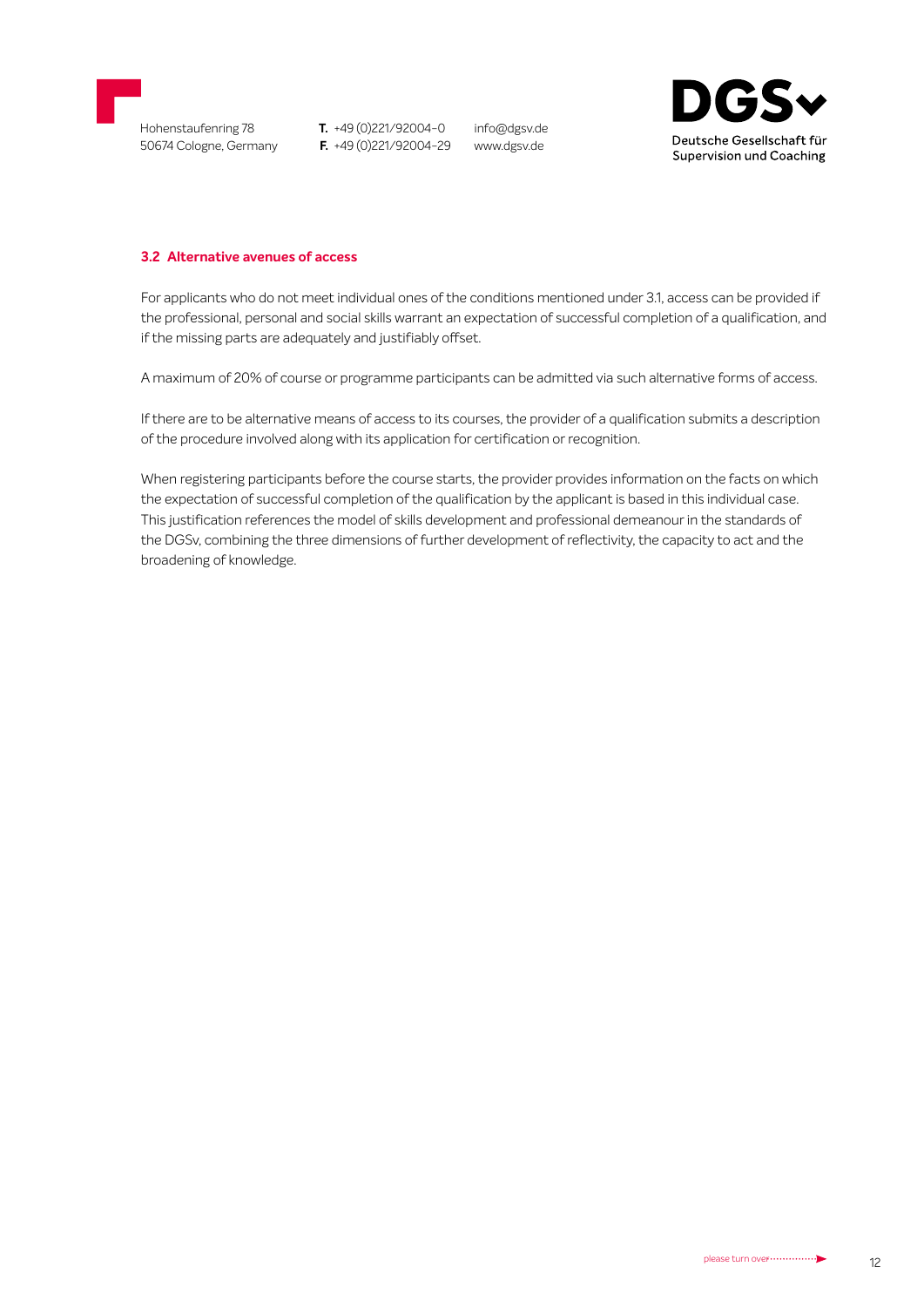<span id="page-12-0"></span>

info@dgsv.de www.dgsv.de



# **4 Standards for qualification management**

One task for qualification management is to organise ongoing monitoring of the development of a candidate's professional identity as a supervision counsellor and coach. Carrying through on this mission is a function of the opportunities that an organisational form has to offer (state or private university or private institute, larger or smaller provider, owner-managed or sponsor-linked organisation, etc.). The application materials should contain a description of implementation relating to the specific possibilities of the organisation and to the concept of the qualification.

A qualification manager can be someone who

- **›** is a member of the DGSv, the the Swiss Professional Association for Coaching, Supervision and Organisational Consulting (bso) or the Austrian Association for Supervision and Coaching (ÖVS),
- **›** currently and demonstrably has an active practice in a variety of fields in supervision counselling and coaching,
- **›** can demonstrate relevant continuing education and training in coaching groups and teams,
- **›** demonstrably maintains an interface with the career of supervision counselling and coaching,
- **›** develops curricula that reflect the current state of research,
- **›** can demonstrate experience in the planning, implementation and evaluation of qualifications,
- **›** works in a theory-driven manner,
- **›** has the skills required to arrange teaching and learning conditions in the further education and training of adults,
- **›** ensures that the curriculum for which he/she is responsible is constantly reviewed, developed further and evaluated in light of developments in society as a whole, and in light of changes in the working world and their implications for the formats of supervision counselling and coaching.
- **›** The application documents submitted must include evidence that the candidate meets the above conditions.

The inclusion of additional instructors in the qualification is the responsibility of management. The documents should provide information as to

- **›** how involving additional instructors is organised in terms of the topics and concepts involved,
- **›** and on how the skills of individual instructors will promote the development of a professional identity as a supervision counsellor and coach over the course of the entire qualification process.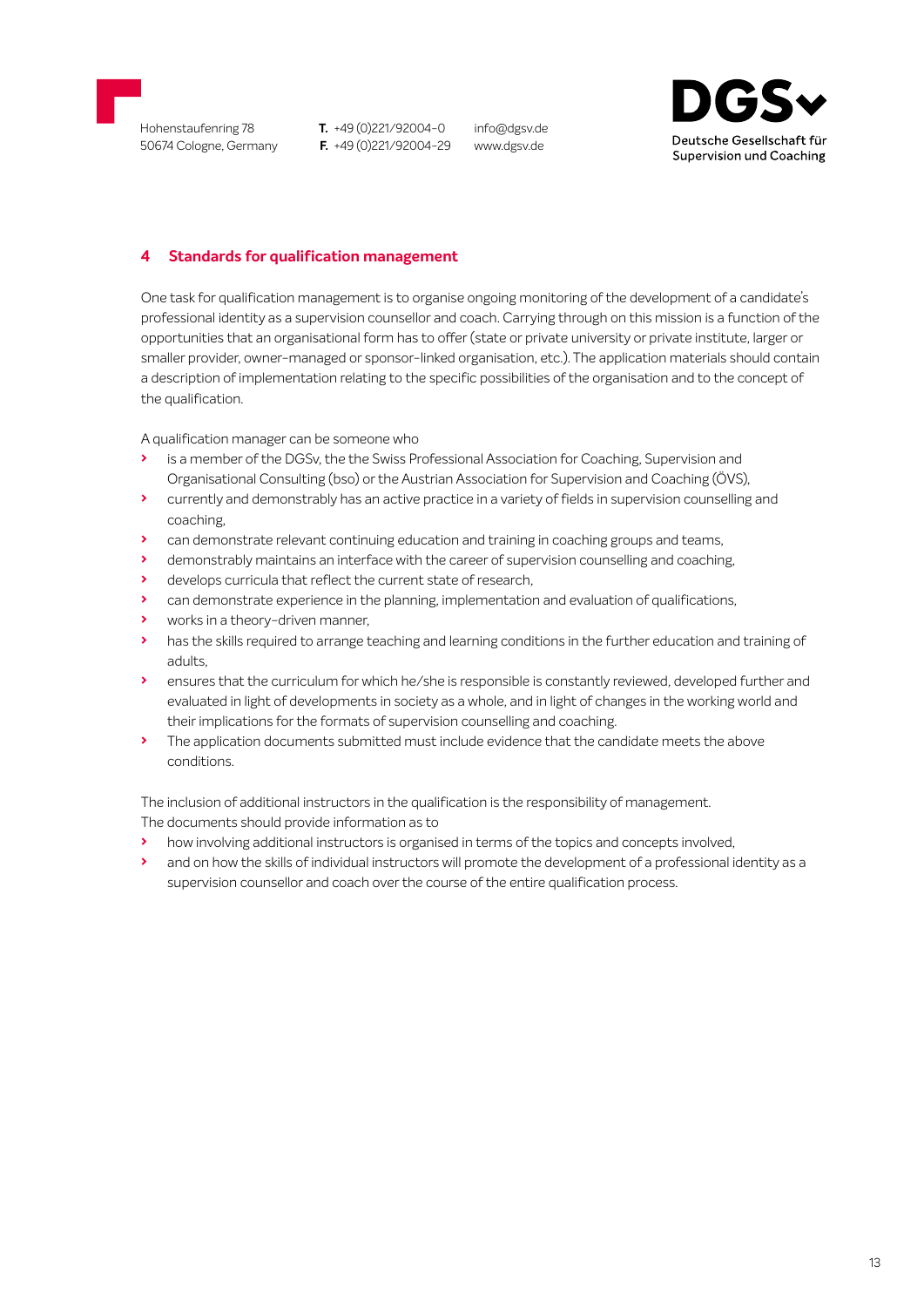<span id="page-13-0"></span>

info@dgsv.de www.dgsv.de



#### **5 Standards for commissioning as an instructor of supervision counselling**

A person can work as an instructor of supervision counselling if, at the time of application for certification or recognition, he or she

- **›** is a member of the DGSv, the the Swiss Professional Association for Coaching, Supervision and Organisational Consulting (bso) or the Austrian Association for Supervision and Coaching (ÖVS); exceptions will be justified on the basis of the concepts involved,
- **›** is demonstrably active as a supervision counsellor or coach in different fields and thus has up-to-date practical experience
- **›** and demonstrably has at least five years of active practice in supervision counselling and coaching.
- **›** Instructors of supervision counselling cannot at the same time work in qualification management within a single qualification process. They must not perform any assessment functions outside of the instruction of supervision counselling.
- **›** The application documents submitted must include evidence that the candidate meets the above conditions.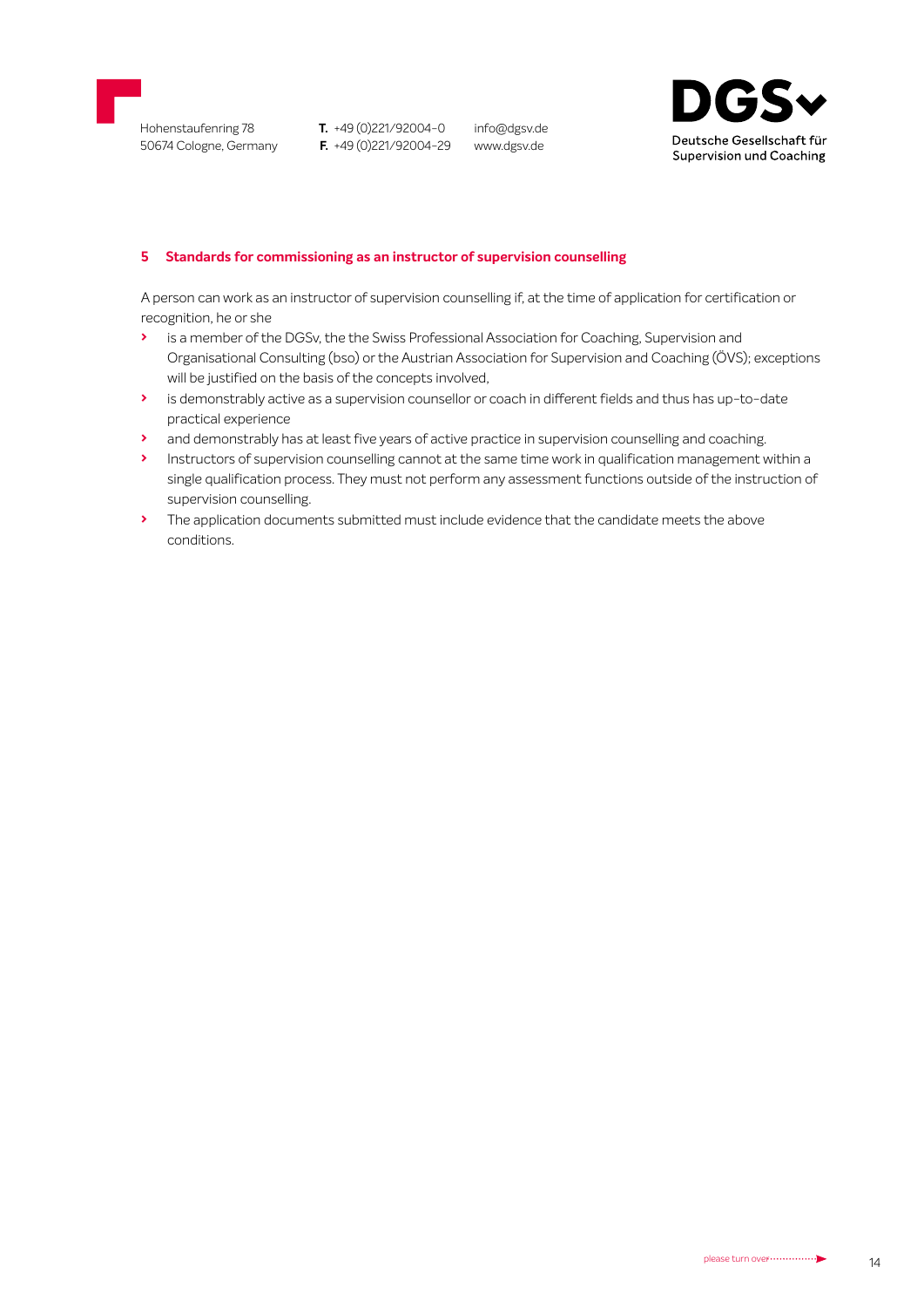

info@dgsv.de www.dgsv.de



#### **6 Standards for the admission of natural persons**

The prerequisites for membership of natural persons in the DGSv are set out below. The basic prerequisite for membership is a commitment to adhere to the DGSv's ethical guidelines and membership regulations.

## **6.1 Requirements for admission to regular membership for applicants with a qualification certified or recognised by the German Association for Supervision and Coaching (DGSv), the Swiss Professional Association for Coaching, Supervision and Organisational Consulting (bso) or the Austrian Association for Supervision and Coaching (ÖVS)**

**›** Applicants can be admitted to the DGSv if they provide written proof of successful completion of a qualification to work as supervision counsellor and coach that has been completed with providers of the DGSv, bso or ÖVS.

**6.2 Requirements for admission to regular membership for applicants with a certificate as a supervision counsellor from the following associations: German Society for Group Analysis and Group Psychotherapy (D3G), German Association of Psychologists (BDP), German Association for Pastoral Psychology (DGfP), German Association for Systemic Therapy, Counseling and Family Therapy (DGSF), European Association for Supervision and Coaching (EASC), Systemic Society (SG)** 

- **›** Applicants may be admitted to the DGSv if they meet the following conditions and submit the following documents or evidence:
- **›** Presentation of the certificate as supervision counsellor in one of the following associations: D3G, BDP, DGfP, DGSF, EASC, SG
- **›** Attestation of successful completion of a university-level degree
- **›** Curriculum vitae
- **›** At least five years of professional experience
- **›** Information on quality assurance
- **›** Submission of a meaningful presentation containing statements on the candidate's own understanding of coaching and a description of his or her own coaching-related skills profile.
- **›** Submission of detailed documentation and reflections of two processes of supervision counselling or coaching in different settings. The documentation must relate to an individual setting and a team or group setting completed following issuance of one of the aforementioned certificates and carried out not more than three years ago. The documentation must also expressly include presentation of a process of reflection guided by mentoring; the mentoring must have been provided by a supervision counsellor or coach of the German Association for Supervision and Coaching (DGSv), the Swiss Professional Association for Coaching, Supervision (bso) or the Austrian Association for Supervision and Coaching (ÖVS).
- **›** Participation in an interview with two experts commissioned by the Executive Board, focussing on the applicant's special skills profile. Based on this consultation, the experts will draw up a written report and make recommendations to the DGSv Executive Board with regard to acceptance or non-acceptance of the applicant to the DGSv.

# **6.3 Requirements for admission to regular membership for applicants without a qualification certified or recognised by the German Association for Supervision and Coaching (DGSv), the Swiss Professional Association for Coaching, Supervision and Organisational Consulting (bso) or the Austrian Association for Supervision and Coaching (ÖVS) or another qualification certified within the meaning of Section 6.2**

- **›** Applicants may be admitted to the DGSv if they meet the following conditions and submit the following documents or evidence:
- **›** Attestation of successful completion of a university-level degree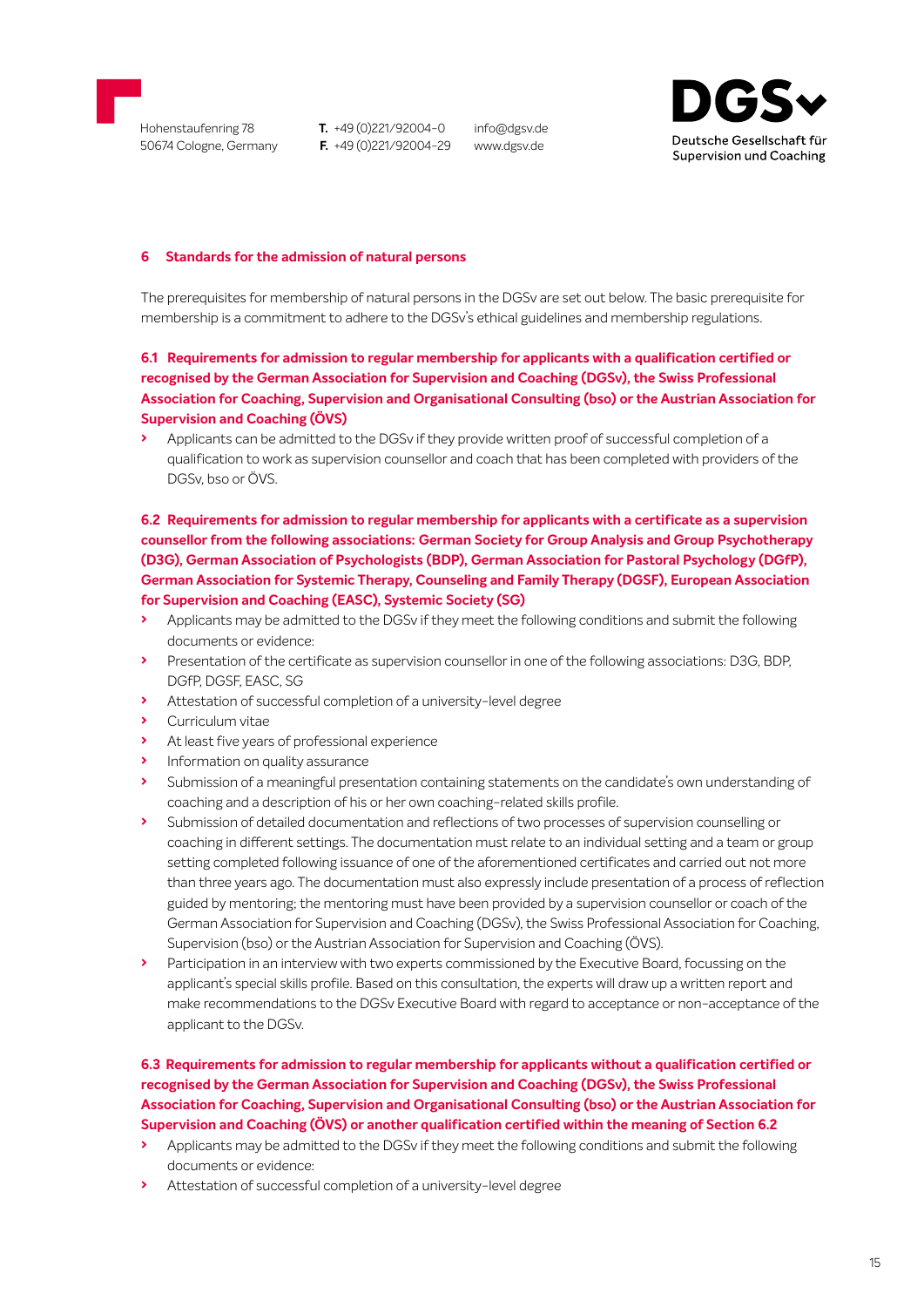

info@dgsv.de www.dgsv.de



- **›** Curriculum vitae
- **›** At least five years of professional experience
- **›** Information on quality assurance
- **›** Submission of a written presentation containing statements on the candidate's own understanding of coaching and a description of his or her own coaching-related skills profile.
- **›** Submission of written documentation and reflections of three processes of supervision counselling or coaching in different settings. The documentation must relate to an individual setting and a team or group setting carried out not more than three years ago. The documentation must expressly include a description of a reflection process overseen by a mentor; mentoring must have been provided by a supervision counsellor or coach of the DGSv, bso or ÖVS.
- **›** Participation in an interview with two experts commissioned by the Executive Board, focussing on the applicant's special skills profile. Based on this consultation, the experts will draw up a written report and make recommendations to the DGSv Executive Board with regard to acceptance or non-acceptance of the applicant to the DGSv.

#### **6.4 Requirements for admission to extraordinary membership**

**Applicants can be accepted as extraordinary members upon demonstration of a qualification to work as a [supervision counsellor and certified or recognised by the German Association for Supervision and Coaching](#page-1-0)  (DGSv), the Swiss Professional Association for Coaching, Supervision and Organisational Consulting (bso) or the Austrian Association for Supervision and Coaching (ÖVS)**

**›** Extraordinary membership ends automatically as set forth in Section 7, Clause 2 of the Articles of Association of the DGSv. In justified cases, this membership can be extended for an additional year.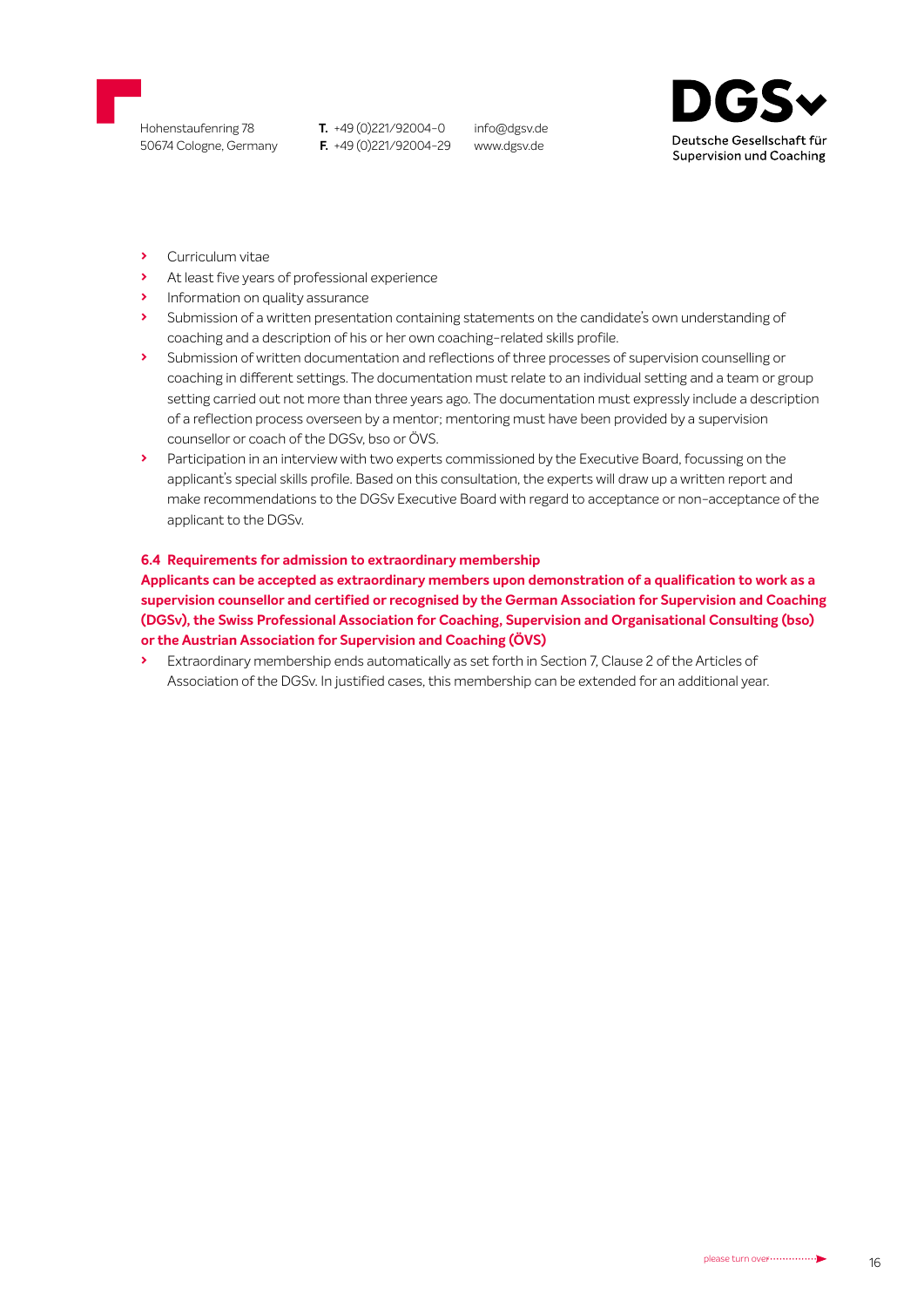<span id="page-16-0"></span>

info@dgsv.de www.dgsv.de



# **7 Standards for the admission of legal entities**

The DGSv promotes professionalisation in supervision counselling and coaching. Relevant organisations are invited to participate in relevant discourses on the topic, specifically

- **›** providers of continuing education and/or courses of study,
- **›** consumers of the advisory forms of supervision counselling and coaching,
- **›** associations and responsible agencies of relevant institutions and
- **›** stakeholders in relevant sectors in the fields of society, science and politics, as well as
- **›** organisations of professionals in related fields of coaching.

Legal entities are considered dedicated to the aims and interests of the DGSv if they

- **›** conduct DGSv-certified further education and training or recognised courses of study in supervision counselling and coaching,
- **›** promote qualifications and the further development of qualifications of supervision counsellors and coaches,
- **›** promote the use of supervision counselling and coaching,
- **›** engage in market policy in terms of the coaching profession,
- **›** conduct research on supervision counselling or coaching and/or
- **›** enrich the DGSv with fresh ideas and skills.

Organisations interested in membership as a legal entity may submit an informal, written application containing information on the following aspects:

- **›** information and supporting documents on the company or legal form
- **›** information on the organisation's identity
- **›** description of aim, purpose and field of activity
- **›** presentation of how the applicant organisation promotes supervision counselling and coaching within the mission of the DGSv and how it is committed to the interests and objectives of the DGSv

Here, too, the basic prerequisite for membership is a commitment to adhere to the DGSv's ethical guidelines and membership regulations.

The admission decision is taken by the Supervisory Board of the DGSv.